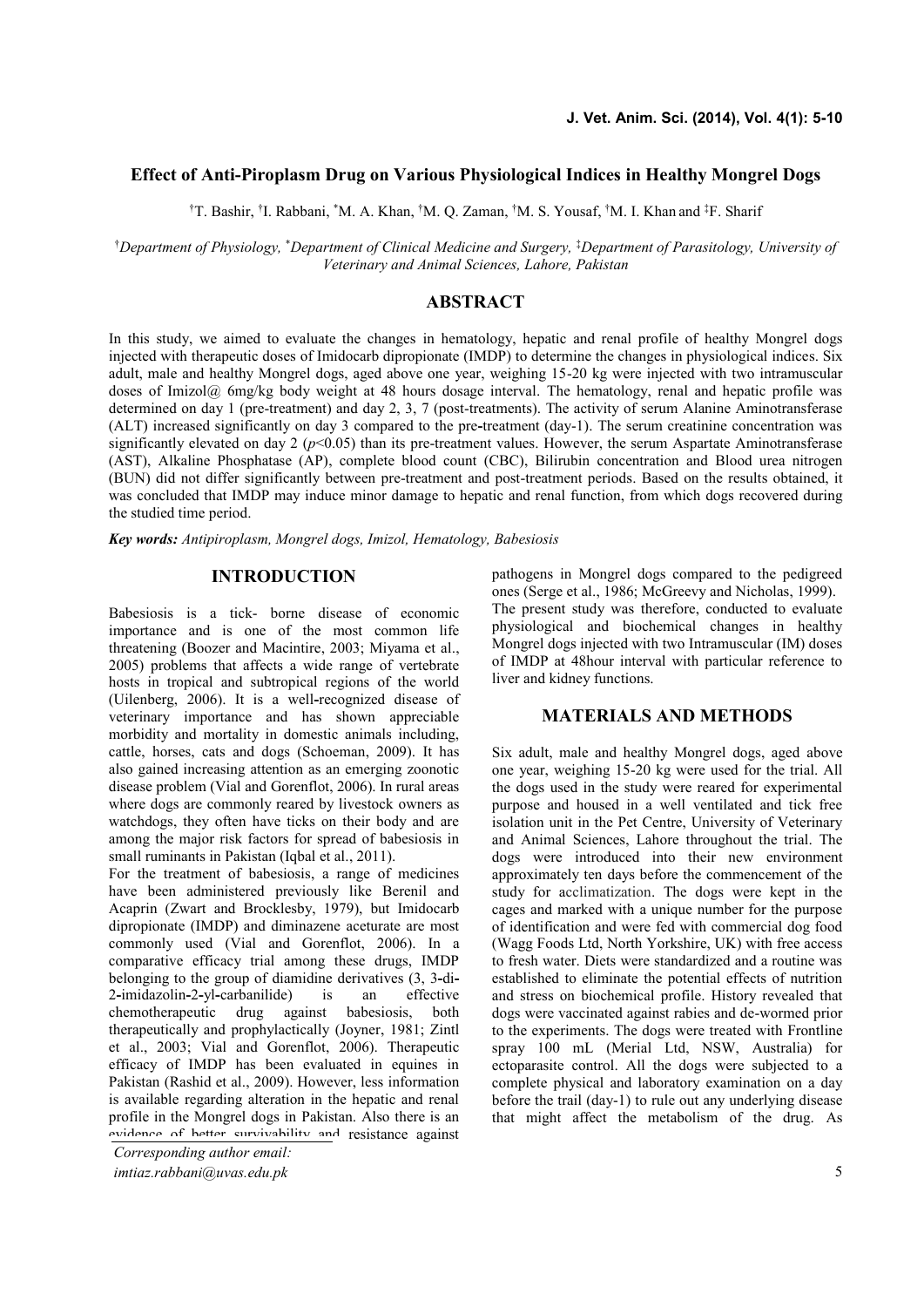exclusion criteria, the animals with more than one of the laboratory values above or below normal limits were excluded from the study.

### **Experimental Design**

Six healthy dogs were given two intramuscular (IM) doses of Imizol (Imidocarb dipropionate; 12% w/v ICI, Pakistan Ltd.), 6mg/kg or 0.05ml/kg body weight (BW) at 48 hours dosage interval (Vial and Gorenflot, 2006). The experiment was approved by university ethical committee.

### **Blood Samples Collection and Processing**

Blood samples from the animals were drawn through cephalic vein on day-1 before drug administration (pretreatment) to assess the status of their health. After injecting the first dose; the blood samples were taken on day 2, 3, and 7. The second intramuscular injection was administered on day 2 after taking the second blood sample on day 2. On each sampling, 4.0 ml of blood was drawn, in gel vacutainers without anticoagulant (for the estimation of liver and kidney function) and 1.0 ml blood in a centrifuge tube containing EDTA (for complete blood count).

## **Biochemical Analysis**

Liver function tests (alanine amino transferase (ALT/SGPT), aspartate amino transferase (AST/SGOT), alkaline phosphatase (ALP), bilirubin and renal function tests (blood urea nitrogen and creatinine) were performed at University Diagnostic Laboratory (UDL), UVAS, Lahore within 12 hours of the blood sample collection.

AST, ALP, ALT, Bilirubin, BUN (Linear Chemicals S.L., Barcelona, Spain) and Serum Creatinine (Spectrum Diagnostics, Hannover, Germany) were performed using commercially available kits by Semi automated Clinical analyzer (UV-VIS METROLAB, Metrolab 1600 plus, Argentina). AST, ALT, BUN investigations were performed using UV enzymatic kinetic methods and Bilirubin was performed by end point calorimetric method. ALP and serum creatinine were performed using kinetic calorimetric method.

# **Hematology analyzer**

Complete blood test was performed using Hematology analyzer (Abacus junior vet. Serial # 130076, Diatron GmbH wein, Austria) at UDL, UVAS, Lahore. The WBC, PLT and RBC analysis was based on the impedance method (Meo, 2004).

### **Statistical Analysis**

The obtained data was processed using SPSS version 13 (SPSS Inc. Chicago, US). One-way ANOVA using LSD was applied to evaluate mean differences in pre-treatment values (day-1) with post-treatment values (day 2, 3 and7). Difference among the means of groups with  $p < 0.05$  was considered as significant.

# **RESULTS AND DISCUSSION**

The effect of Imidocarb dipropionate (IMDP) on hematological variables, renal profile (Mathe et al., 2007) and hepatic profile (Renata et al., 2007) has been evaluated in *Babesia* infected dogs (Irwin and Hutchinson, 1991; Angel et al., 2005; Adaszek and Winiarczyk, 2008). Effects of IMDP in the liver and kidney have also been studied previously in adult infected Mongrel dogs (Abdullah et al., 1983). In this study we aimed to evaluate the changes in hepatic and renal profile in healthy Mongrel dogs treated with therapeutic doses (6 mg/kg) of IMDP in Pakistan to determine the changes in physiological indices associated with IMDP administration in our local dogs. The overall trend in hepatic, renal and hematological profile was in agreement as reported in the previous studies, but it was observed that the deviation in the physiological indices in local Mongrel dogs was to a lesser extent compared to the pedigreed breeds of dogs.

### **Serum Alanine Aminotransferase (ALT/SGPT)**

The activity of serum alanine aminotransferase (ALT/SGPT) increased significantly (almost 25%) on day 3 (p<0.05) compared to the pre**-**treatment (day-1) value (Table 1).One of the experimental dog showed a 3 fold increase in the activity of ALT on day 3 compared to the pre-treatment value (0.37 μkat/L), the serum ALT activity at this time was 1.6 μkat/L which also exceeded the reference range of dogs (0.14-0.86 μkat/L). The ALT activity on day 3 was significantly different than the values on day-1 and 2. There was no significant difference between the pre-treatment value (day-1) and the values of day 2 and 7. These findings are not in agreement with Renata et al. (2007), where the serum ALT activity tended to reduce on day 5 after injecting Imidocarb (6 mg/kg) than the pre-treatment value in *B. canis* infected dogs. This discrepancy might be attributed to the fact that the dogs in these studies were already infected with babesiosis and had high ALT activity and the treatment with IMDP tended to decrease the levels of ALT activity. Kock and Kelly (1991) also reported hepatic cell necrosis due to administration of IMDP.

# **Serum Aspartate Aminotransferase (AST/SGOT)**

The serum aspartate aminotransferase (AST/SGOT) activity was not significantly altered at any time during the trial. However, it tended to be higher on day 3 than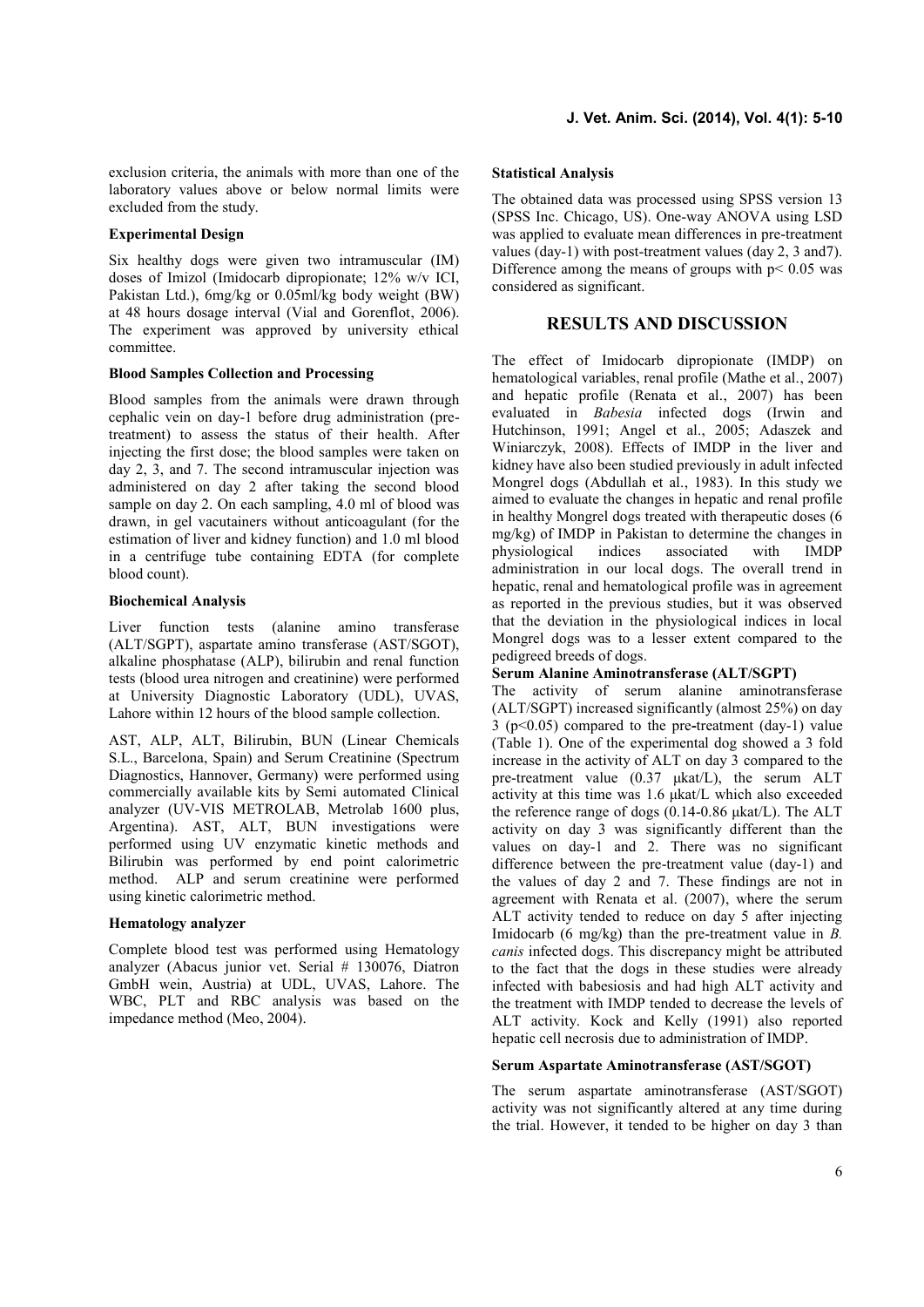pre-treatment value  $(\text{day-1})$  (Table 1). These findings are in agreement with those of Adams et al. (1980) in calves and Ali et al. (1985) in goats who reported non significant elevation in serum AST activity after injection of therapeutic dose (5 mg/kg) of Imidocarb. A significant elevation in serum AST activity was observed under higher dose (20 mg/ kg) of IMDP in the goats (Ali at al. 1985). Meyer et al. (2005) reported a significant elevation in AST activity on day 2, 5, 8, 11 and 18 which had returned to pre-treatment levels by day 38 of the trial in healthy ponies following 4 IM doses of IMDP (4 mg/kg) in ponies at 72 hours interval. This significant elevation might be due to four repeated doses of IMDP at 72 hours interval.

#### **Serum Alkaline Phosphatase**

The serum alkaline phosphatase activity (ALP) of day 2, 3, and 7 did not differ significantly from the pretreatment value at any time during the trial (Table 1). A 10% increase in the values of serum alkaline phosphatase activity was seen on day 2 and 3 whereas, a 20% increase was observed on day 7 as compared to their pre-treatment values (Table 1).These findings are not in agreement with those of Ferda et al. (2013) who reported significant increase in the serum ALP activity post-treatment in infected sheep. However, the findings of Ferda et al. (2013) were 20-30 days post treatment that may suggest an effect of duration on ALP activity.

### **Serum Bilirubin**

The serum bilirubin concentration after the treatment did not differ significantly from the pre-treatment value at any time during the trial. However, it tended to be higher on day 3 but returned back to almost its pre-treatment value on day 7. There was a two fold increase in the mean value of bilirubin on day 3 as compared to the pretreatment value. The hepatic profiles are summarized in Table 1.

#### **Serum Creatinine**

The serum creatinine concentrations (mmol/L) were significantly elevated on day 2 ( $p<0.05$ ) than its pretreatment values. However, it returned back to almost its pre-treatment value on day 3 and day 7 (Table 2) justifying the regenerative capacity of the kidneys. Approximately 6 fold increase in the value of serum creatinine was recorded on day 2 (364.1 mmol/L). The serum creatinine concentrations of day 2 were significantly higher than day 3 and day 7. No significant difference was found between the pre-treatment values, day 3 and day 7 (Table 2). The increase in creatinine level and trend towards elevated BUN levels observed in our study suggests azotaemia which is in agreement with the previous reports by Corrier and Adams (1976), Adams and Corrier (1980), Adams (1981) and Meyer et al. (2005) in different animals. Monitoring of renal functions before and during the treatment may be of a great value in diseased animals as marked variation in pharmacokinetics of IMDP was reported in diseased goats (Abdullah and Baggot, 1986). The effects of IMDP on biochemical profile can be more significant in hepatic and renal compromised patients. Low dose of IMDP is recommended due to its nephrotoxicity. IMDP was not reported as a safe drug by Roberson et al. (1977). It was previously suggested to use low dose of IMDP (Mathe et al., 2007), and to administer IMDP with caution in patients with possible renal involvement until further data become available on its potential nephrotoxicity in dogs. The elevated creatinine levels were reported in South African dogs having *Babesia canis* infection (Welzl et al., 2001). Similarly, Crnogaj et al. (2010) and Mathe et al. (2007) reported 133 μmol/L and 582 µmol/L of creatinine concentration in *Babesia* infected dogs, respectively.

#### **Serum Blood Urea Nitrogen**

The concentration of serum blood urea nitrogen (μmol/L) did not increase significantly on day 2, 3 and 7 (posttreatment) than the pre-treatment values. However, BUN concentration on day 3 was significantly higher than day 2. BUN concentration on day 7 was not significantly different than the concentration on day-1, 2, and 3 (Table 2).Similar effect was reported with therapeutic dose of IMDP in other species (Meyer et al., 2005). These findings are not in agreement with those of Corrier and Adams (1976) who reported an increase in the concentration of BUN with the increasing dose of IMDP which was attributed to the excessive re-absorption of the urea from the damaged renal tubules. The significant elevation in BUN concentration was also reported following higher doses of IMDP in healthy Nubian goats (Ali et al. 1985). However, in our study, the highest serum blood urea nitrogen concentration was 2.2 mmol/L on day 3 (post-treatment) that returned to the pretreatment value on day 7 (1.33-1.8 mmol/L). A moderate elevation in serum BUN (10.7 mmol/L) in *Babesia* infected dogs treated with 3–6 mg/kg IMDP was also reported by Mathe et al. (2007).

### **Hematological variables**

No significant change in hematocrit/PCV was observed in our experiment (Table 3). These findings are not in agreement with previous studies as a significant decrease in PCV was reported in post-treatment values by Uilenberg et al. (1981), Ali et al. (1985), Meyer et al. (2005). No significant changes were observed in hemoglobin concentration and WBC count. Similar observation was previously reported in ponies administered with four IM doses of IMDP (Meyer et al., 2005). No significant alteration was observed in RBC count and PLT count in our experiment. Ali et al. (1985) also reported no significant change in hematological variables induced by normal dose of IMDP (6mg/kg) in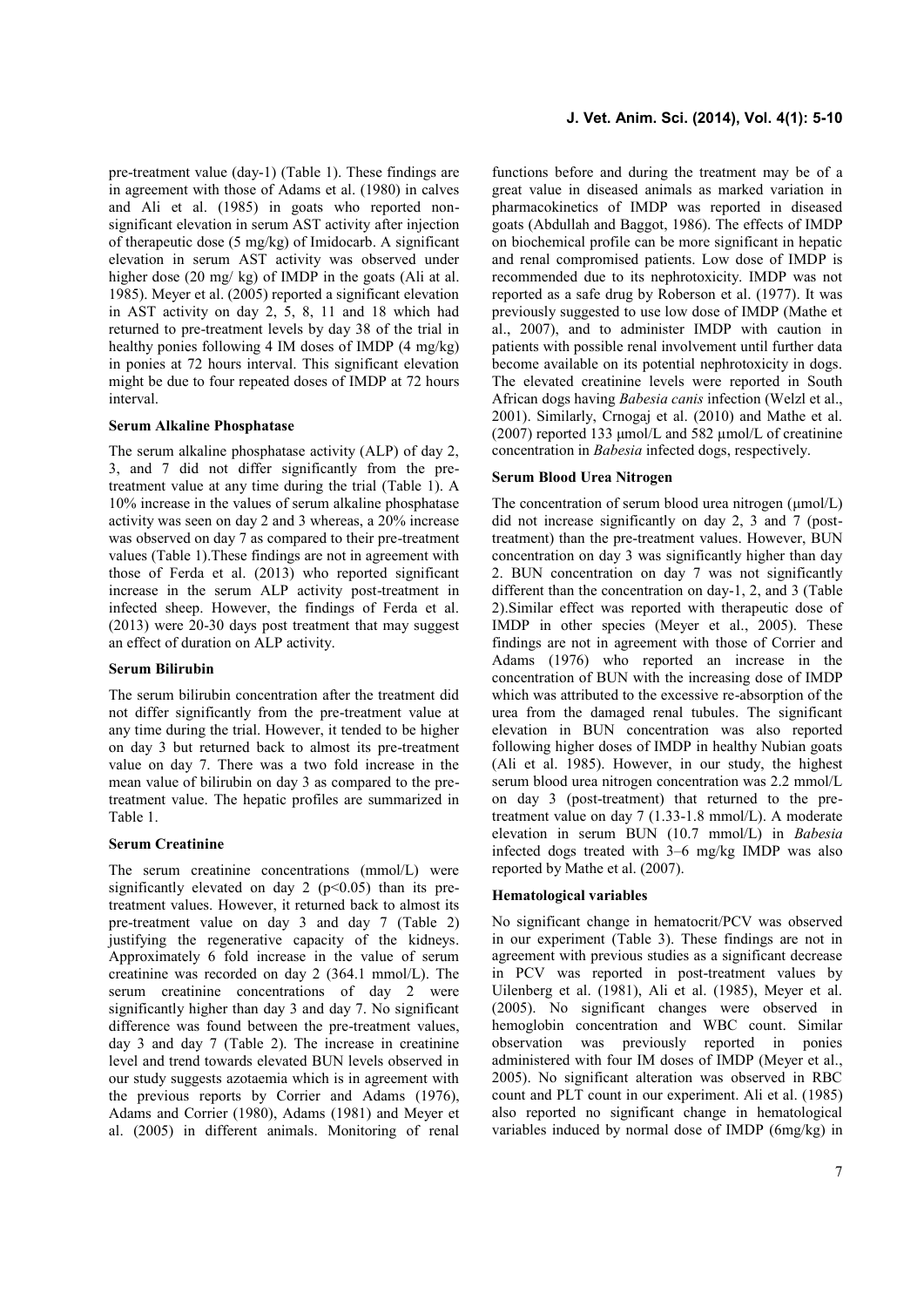## **J. Vet. Anim. Sci. (2014), Vol. 4(1): 5-10**

goats but a significant decrease in PCV, RBC count and Hb was reported by higher doses of IMDP (18**-**24 mg/kg). A trend towards elevated WBC count was also observed that correlates with trend towards elevation of AST activity suggesting a slight increase of WBC might be due to mild muscular necrosis at injection site (Meyer et al., 2005). However, Naz et al. (2012) reported that age, sex and season has no effect on piroplasm infection

in goats. The non**-**significant decrease in the values of RBC count and hemoglobin concentration observed was not in agreement with previous findings in goats by higher doses of IMDP (Ali et al., 1985). The hematological results obtained in this study indicated that the dosage regime of IMDP used had minimal effect on cellular blood components.

**Table 1** Comparison of pre and post-treatment values of hepatic profile following intramuscular administration of 2 doses of 6 mg/ kg Imidocarb dipropionate at 48 hours interval to 6 healthy dogs.

|                          | $\bf{D}$ av -1       | Day 2          | Day 3           | Day 7             |
|--------------------------|----------------------|----------------|-----------------|-------------------|
| Variables                | <b>Pre-treatment</b> | Post-treatment | Post-treatment  | Post-treatment    |
| $ALT$ ( $\mu$ kat/L)     | $0.37 \pm 0.1$       | $0.46 \pm 0.0$ | $0.81 \pm 0.2*$ | $0.76 \pm 0.7$    |
| $AST$ ( $\mu$ kat/ $L$ ) | $0.62 \pm 0.1$       | $0.42 \pm 0.0$ | $0.77 \pm 0.1$  | $0.64 \pm 0.1$    |
| $ALP$ ( $\mu$ kat/ $L$ ) | $1.11 \pm 0.3$       | $0.79 \pm 0.2$ | $1.2 \pm 0.2$   | $1.45 \pm 0.13.1$ |
| Bilirubin $(\mu mol/L)$  | $9.4 \pm 4.1$        | $7.1 \pm 1.2$  | $19.4 \pm 7.2$  | $8.2 \pm 2.1$     |

\* indicates significant difference from the pre-treatment value.

**Table 2** Comparison of pre and post-treatment values of renal profile following intramuscular administration of 2 doses of 6 mg/ kg Imidocarb dipropionate at 48 hours interval to 6 healthy dogs.

| Variables                                                       | $\bf{D}$ av -1<br><b>Pre-treatment</b> | Day 2<br>Post-treatment     | Day 3<br>Post-treatment | Day 7<br>Post-treatment |  |
|-----------------------------------------------------------------|----------------------------------------|-----------------------------|-------------------------|-------------------------|--|
| $C$ reatinine (mmol/L)                                          | $63.6 \pm 12.6$                        | $364.4 \pm 72$ <sup>*</sup> | $81 \pm 10$             | $69 \pm 18$             |  |
| BUN(numol/L)                                                    | $1.8 \pm 0.14$                         | $0.67 \pm 0.42$             | $2.27\pm0.36$           | $1.33\pm0.43$           |  |
| * indicates significant difference from the pre-treatment value |                                        |                             |                         |                         |  |

indicates significant difference from the pre-treatment value.

**Table 3** Comparison of pre and post-treatment values of hematological parameters following intramuscular administration of 2 doses of 6 mg/ kg Imidocarb dipropionate at 48 hours interval to 6 healthy dogs

| $\bf{D}$ av -1       | Day 2                 | Day 3            | Day 7 Post-      |
|----------------------|-----------------------|------------------|------------------|
| <b>Pre-treatment</b> | <b>Post-treatment</b> | Post-treatment   | treatment        |
| $30.8 \pm 6.7$       | $26.3 \pm 6.4$        | $27.3 \pm 6.04$  | $29.9 \pm 6.9$   |
| $10.9 \pm 0.9$       | $4.8 \pm 2.5$         | $13.6 \pm 2.21$  | $8.04 \pm 2.6$   |
| $10.9 \pm 2.1$       | $10.4 \pm 2.1$        | $11.1 \pm 1.6$   | $14.8 \pm 2.0$   |
| $6.3 \pm 0.8$        | $6.6 \pm 0.5$         | $6.3 \pm 0.7$    | $6.2 \pm 0.9$    |
| $620.4 \pm 204$      | $194.5 \pm 62.9$      | $216.4 \pm 59.0$ | $332.8 \pm 96.0$ |
|                      |                       |                  |                  |

\* indicates significant difference from the pre-treatment value.

**Table 4** Summary of systemic signs observed following intramuscular administration of 2 doses of 6 mg/ kg Imidocarb dipropionate at 48 hours interval to 6 healthy dogs.

| <b>Systemic Signs</b> | <b>Treatment with IMDP</b> | <b>Duration</b>    |                          |
|-----------------------|----------------------------|--------------------|--------------------------|
|                       | <b>First dose</b>          | <b>Second dose</b> |                          |
| Mild Colic            | 3/6                        | 3/6                | $\pm 30$ minutes         |
| Depression            | 2/6                        | 2/6                | 2-4 hours                |
| Anorexia              | 1/6                        | 0/6                | 2-4 hours                |
| Nausea                | 2/6                        | 1/6                | 10-30 minutes            |
| Vomiting              | 0/6                        | 0/6                | $\overline{\phantom{0}}$ |

# **Conclusion**

Based on the result obtained, it was concluded that treatment of diseased dogs with IMDP may induce minor damage to hepatic profile which improves within few days post-treatment. Compared to liver, there was less affect on renal function tests. However, it is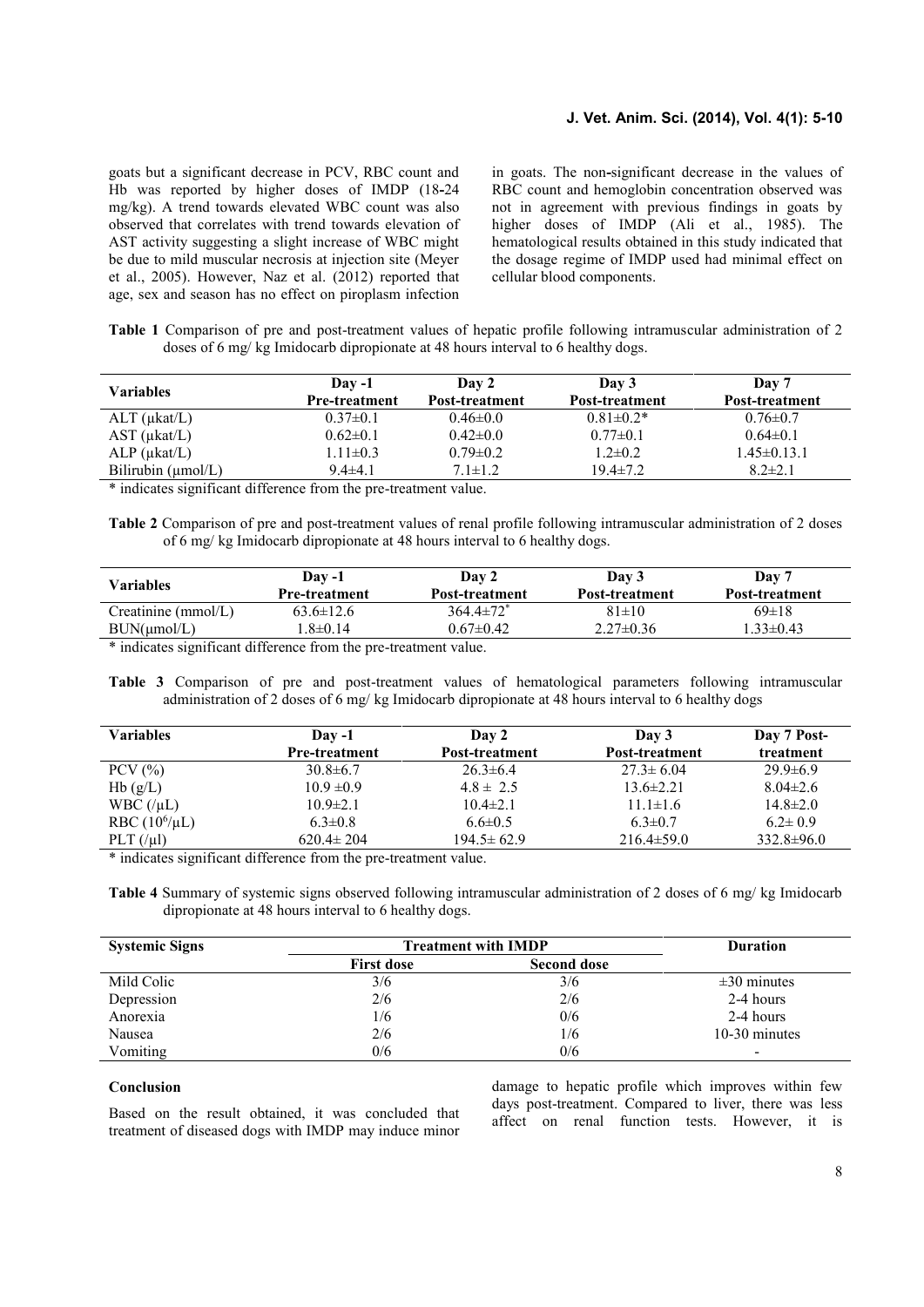recommended that the treated animals should be kept under surveillance as individual animal may show higher effect on RFTs.

# **REFERENCES**

- Abdullah, A. S., and J. D. Baggot. 1983. Pharmacokinetics of imidocarb in normal dogs and goats. *Journal of veterinary pharmacology and therapeutics*, 6(3): 195-199.
- Abdullah, A. S., and J. D. Baggot. 1986. Effect of short term starvation on disposition kinetics of chloramphenicol in goats. *Research in Veterinary Science*, 40(3): 382-385.
- Adams, L. G., D. E. Corrier, and J. D. Williams. 1980. A study of the toxicity of imidocarb dipropionate in cattle. *Research in Veterinary Science*, 28(2): 172-177.
- Adams, L. G. 1981. Clinicopathological aspects of imidocarbdipropionate toxicity in horses. *Research in Veterinary Science*, 31(1): 54-61.
- Adaszek, L., and S. Winiarczyk. 2008. Dogs babesiosis- still actually problem. *Wiadomosci Parazytologiczne.* 54(2): 109-115.
- Ali, B. H., T. Hassan, H. B. Suliman, and E. B. Abdel Salam. 1985. Some effects of imidocarb in goats. *Veterinary and Human Toxicology,* 27(6): 477-480.
- Boozer, A. Y., and D. K. Macintire. 2003. Canine babesiosis. *Veterinary Clinics of North America: Small Animal Practice,* 33(4): 885-904.
- Camacho, A. T., F. J. Guitian, E. Pallas, J. J. Gestald, S. Olmeda, H. Goethert, and S. T. Andrew Spielman. 2005. Serum protein response and renal failure in canine *Babesia annae* infection. *Veterinary Research*, 36(5-6): 713-722.
- Corrier, D. E., and L. G. Adams. 1976. Clinical, histologic, and histochemical study of imidocarb diproprionate toxicosis in goats. *American Journal of Veterinary Research,* 37(7): 811-816.
- Crnogaj, M., R. Petlevski, V. Mrljak, I. Kis, M. Torti, N. Kucer , V. Matijatko, I. Sacer, and I. Stokovic. 2010. Malondialdehyde levels in serum of dogs infected with *Babesia canis*. *Veterinarni Medicina,* 55(4): 163-171.
- Iqbal, F., M. Fatima, S. Shahnawaz, M. Naeem, R. S. Shaikh, M. Ali, A. S. Shaikh, and M. Aktas. 2011. A study on the determination of risk factors associated with babesiosis and prevalence of *Babesia* sp., by PCR amplification, in small ruminants from Southern Punjab (Pakistan). *Parasite,* 18(3): 229-234.
- Irwin, P. J., and G. W. Hutchinson. 1991. Clinical and pathological findings of *Babesia* infection in

dogs. *Australian Veterinary Journal,* 68(6): 204- 209.

- Joyner, L. P. 1981. The chemotherapy of protozoal infections of veterinary importance. *Journal of Protozoology,* 28: 17-19.
- Kock, N., and P. Kelly. 1991. Massive hepatic necrosis associated with accidental imidocarb dipropionate toxicosis in dog. *Zimbabwe Journal of Comparative Pathology,* 104(1): 113- 116.
- Mathe, A., K. M. Dobos, and K. Voros. 2007. Histological and ultrastructural studies of renal lesions in *Babesia canis* infected dogs treated with imidocarb. *Acta Veterinaria Hungarica,* 55(4): 511-523.
- McGreevy, P. D., and F. W. Nicholas.1999. Some Practical Solutions to Welfare Problems in Pedigree dog breeding. *Animal Welfare,* 8: 329- 341.
- Meo, S. A. 2004. Hematological findings in male x-ray technicians. *Saudi Medical Journal*, 25(7): 852- 856.
- Meyer, C., A. J. Guthrie, and K. B. Stevens. 2005. Clinical and clinic pathological changes in 6 healthy ponies following intramuscular administration of multiple doses of imidocarb dipropionate. *Journal of the South African Veterinary Association,* 76(1): 26-32.
- Miyama, T., Y. Sakata, Y. Shimada, S. Ogino, M. Watanabe, K. Itamoto, M. Okuda, R. A. Verdida, X. Xuan, H. Nagasawa, and H. Inokuma. 2005. Epidemiological survey of *Babesia gibsoni* infection in dogs in eastern Japan. *The Journal of Veterinary Medical Science,* 67(5): 467-471.
- Naz S, Maqbool A, Ahmed S, Ashraf K, Ahmed N, Saeed K, Latif M, Iqbal J, Ali Z, Shafi K and Nagra IA. 2012. Prevalence of Theileriosis in Small Ruminants in Lahore-Pakistan. *Journal of Veterinary and Animal Sciences,* 2: 16-20.
- Rafaj, R. B., M. Vladimir, N. Kucer, M. Brkljacic and V. Matijatko. 2007. Protein C activity in babesiosis of dogs. *Veterinary Archives,* 77(1): 1-8.
- Rashid, A., A. Mubarak , and A. Hussain. 2009. Babesiosis in equines in Pakistan: a clinical report. *Veterinaria Italiana,* 45(3): 391-395.
- Roberson, E. L., W. I. Anderson, and D. K. Hass. 1977. Anthelmintic drug evaluation: dichlorvos medicated dry dog. *American Journal of Veterinary Research,* 38(5): 597-600.
- Schoeman, J. P. 2009. Canine babesiosis: tick-borne Diseases. *Onderstepoort Journal of Veterinary Research,* 76(1): 59-66.
- Serge, M., L. Nathalie, and Y. Moreau. 1986. Resistance and immunity of dogs against Babesia canis in